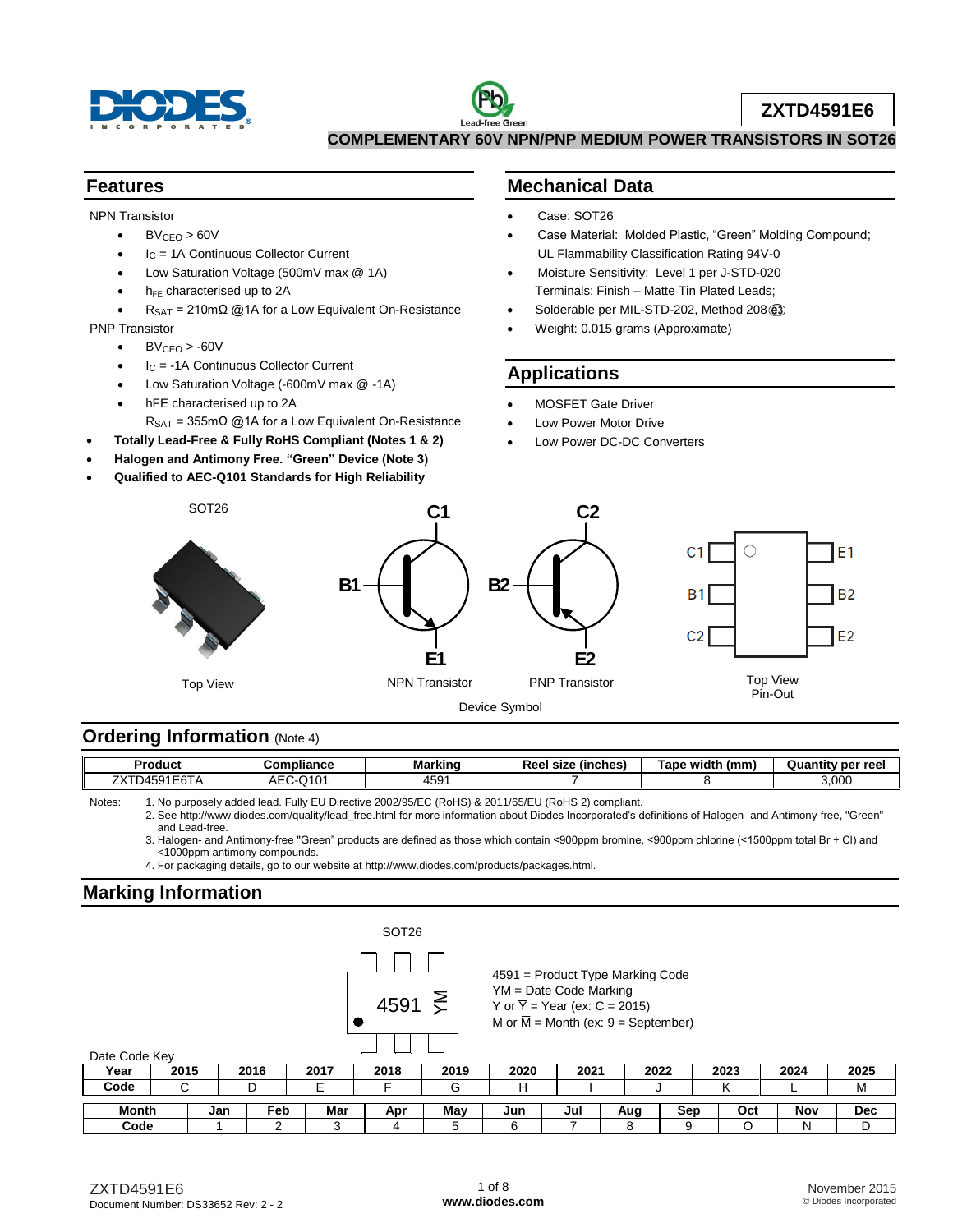

### **NPN - Absolute Maximum Ratings** (@TA = +25°C, unless otherwise specified.)

| <b>Characteristic</b>        | Symbol                 | Value | Unit |
|------------------------------|------------------------|-------|------|
| Collector-Base Voltage       | V <sub>CВО</sub>       | 80    |      |
| Collector-Emitter Voltage    | <b>V<sub>CEO</sub></b> | 60    |      |
| Emitter-Base Voltage         | <b>VEBO</b>            |       |      |
| Peak Pulse Current           | <b>ICM</b>             |       |      |
| Continuous Collector Current |                        |       |      |
| <b>Base Current</b>          | IR                     | 500   | mA   |

### **PNP - Absolute Maximum Ratings** (@T<sub>A</sub> = +25°C, unless otherwise specified.)

| <b>Characteristic</b>        | Symbol           | Value | Unit |
|------------------------------|------------------|-------|------|
| Collector-Base Voltage       | Vсво             | -80   |      |
| Collector-Emitter Voltage    | VCEO             | -60   |      |
| Emitter-Base Voltage         | V <sub>EBO</sub> |       |      |
| Peak Pulse Current           | <b>ICM</b>       |       |      |
| Continuous Collector Current | IC.              |       |      |
| <b>Base Current</b>          | lв.              | -500  | mA   |

#### **Thermal Characteristics** (@T<sub>A</sub> = +25°C, unless otherwise specified.)

| <b>Characteristic</b>                            | Symbol                                               | Value           | Unit        |          |
|--------------------------------------------------|------------------------------------------------------|-----------------|-------------|----------|
| Power Dissipation                                | (Note 6)                                             |                 | 1.1<br>8.8  | W        |
| Linear Derating Factor                           | (Note 7)                                             | $P_D$           | 1.7<br>13.6 | $mW$ /°C |
| Thermal Resistance, Junction to Ambient          | (Note 6)                                             | $R_{\theta$ JA  | 113         | °C/W     |
|                                                  | (Note 7)                                             |                 | 73          |          |
| Thermal Resistance, Junction To Lead<br>(Note 8) |                                                      | $R_{\theta}$ JL | 74          | °C/W     |
| Operating and Storage Temperature Range          | $\mathsf{T}_{\mathsf{J}}, \mathsf{T}_{\mathsf{STG}}$ | $-55$ to $+150$ | °C          |          |

### **ESD Ratings** (Note 9)

| Characteristic                             | Svmbol         | Value | Unit | <b>JEDEC Class</b> |
|--------------------------------------------|----------------|-------|------|--------------------|
| Electrostatic Discharge - Human Body Model | <b>ESD HBM</b> | 4.000 |      | 3A                 |
| Electrostatic Discharge - Machine Model    | ESD MM         | 400   |      |                    |

Notes: 6. For a device mounted with the collector lead on 25mm x 25mm 1oz copper that is on a single-sided 1.6mm FR4 PCB; the device is measured

under still air conditions whilst operating in a steady-state. Two active dice running at equal power with heatsink split 50% to each collector.

7. Same as Note 6, except the device is measured at t < 5 seconds. 8. Thermal resistance from junction to solder-point (at the end of the collector lead).

9. Refer to JEDEC specification JESD22-A114 and JESD22-A115.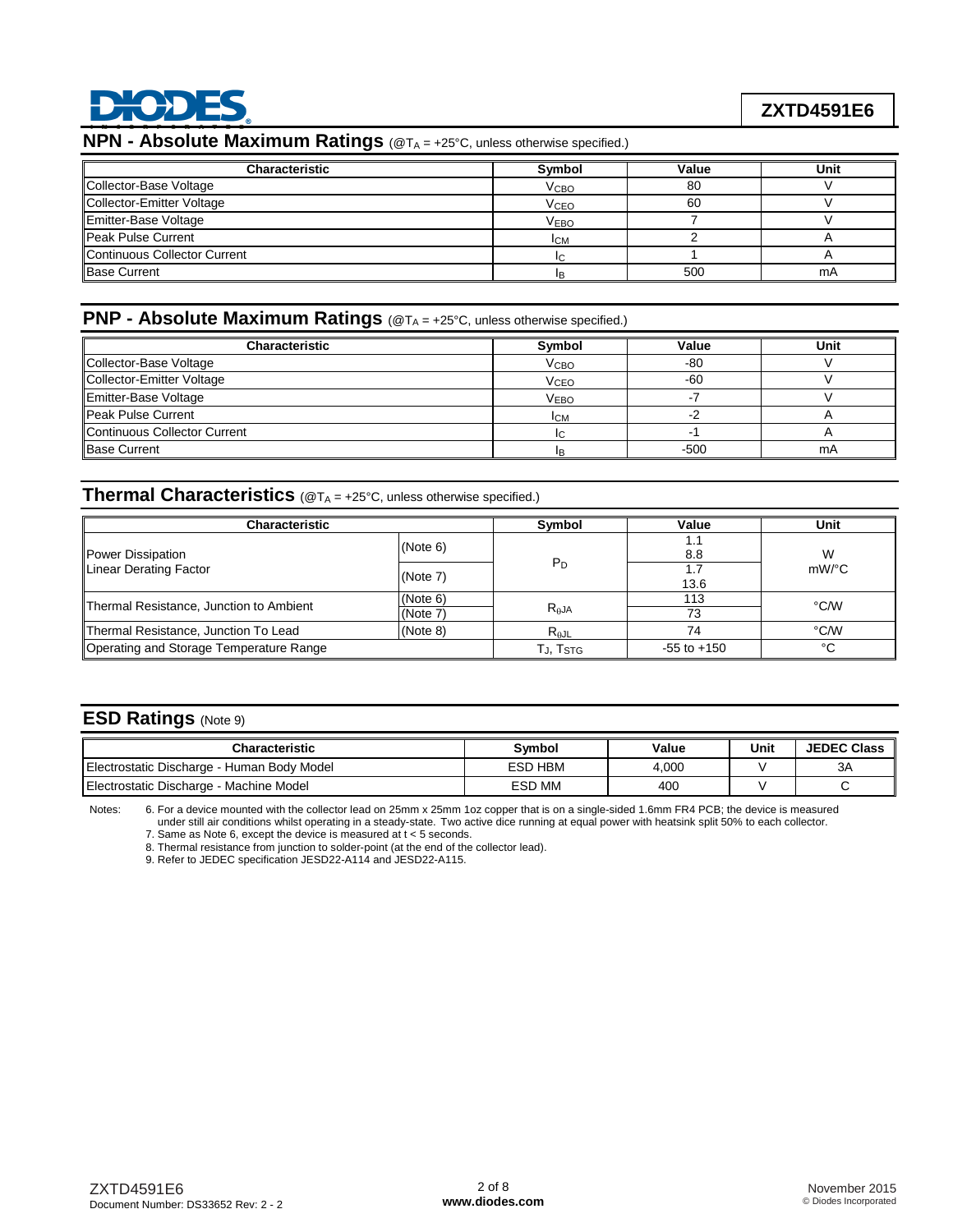

# **ZXTD4591E6**

# **NPN - Electrical Characteristics** (@T<sub>A</sub> = +25°C, unless otherwise specified.)

| <b>Characteristic</b>                         | Symbol                                                  | Min                    | Typ | Max         | Unit       | <b>Test Condition</b>                                                                                                      |
|-----------------------------------------------|---------------------------------------------------------|------------------------|-----|-------------|------------|----------------------------------------------------------------------------------------------------------------------------|
| <b>OFF CHARACTERISTICS</b>                    |                                                         |                        |     |             |            |                                                                                                                            |
| Collector-Base Breakdown Voltage              | <b>BV<sub>CBO</sub></b>                                 | 80                     |     |             | V          | $I_C = 100 \mu A, I_E = 0$                                                                                                 |
| Collector-Emitter Breakdown Voltage (Note 10) | <b>BV<sub>CEO</sub></b>                                 | 60                     |     |             | V          | $I_C = 10 \text{ mA}$ , $I_B = 0$                                                                                          |
| Emitter-Base Breakdown Voltage                | BV <sub>EBO</sub>                                       | 7                      |     |             | V          | $I_F = 100 \mu A$ , $I_C = 0$                                                                                              |
| Collector Cut-Off Current                     | Iсво                                                    |                        | __  | 100         | nA         | $V_{CB} = 60V$                                                                                                             |
| <b>Emitter Cut-Off Current</b>                | <b>IEBO</b>                                             |                        |     | 100         | nA         | $V_{FB} = 5.6$                                                                                                             |
| <b>Emitter Cut-Off Current</b>                | $_{\text{LES}}$                                         |                        |     | 100         | nA         | $V_{CF} = 60V$                                                                                                             |
| <b>ON CHARACTERISTICS (Note 10)</b>           |                                                         |                        |     |             |            |                                                                                                                            |
| <b>IDC Current Gain</b>                       | $h_{FE}$                                                | 100<br>100<br>80<br>30 | —   | 300         |            | $I_c = 1mA$ , $V_{CE} = 5V$<br>$I_c = 500$ mA, $V_{ce} = 5V$<br>$I_{C} = 1A$ , $V_{CF} = 5V$<br>$I_c = 2A$ , $V_{CE} = 5V$ |
| Collector-Emitter Saturation Voltage          | VCE(sat)                                                |                        |     | 0.25<br>0.5 | V<br>V     | $I_C = 500 \text{mA}$ , $I_B = 50 \text{mA}$<br>$I_C = 1A$ , $I_B = 100mA$                                                 |
| Base-Emitter Saturation Voltage               | $V_{B\underline{\mathsf{E}(\underline{\mathsf{sat})}}}$ |                        |     | 1.1         | V          | $I_C = 1A$ , $I_B = 100mA$                                                                                                 |
| Base-Emitter Turn-On Voltage                  | $V_{BE(on)}$                                            |                        |     | 1.0         | V          | $I_C = 1$ , $V_{CE} = 5V$                                                                                                  |
| <b>ISMALL SIGNAL CHARACTERISTICS</b>          |                                                         |                        |     |             |            |                                                                                                                            |
| Output Capacitance                            | $C_{obo}$                                               |                        |     | 10          | pF         | $V_{CB} = 10V$ , f = 1.0MHz                                                                                                |
| Current Gain Bandwidth Product                | $f_T$                                                   | 180                    |     |             | <b>MHz</b> | $I_C = 50mA$ , $V_{CE} = 10V$<br>$f = 100$ MHz                                                                             |

Note: 10. Measured under pulsed conditions. Pulse width  $\leq$  300µs. Duty cycle  $\leq$  2%.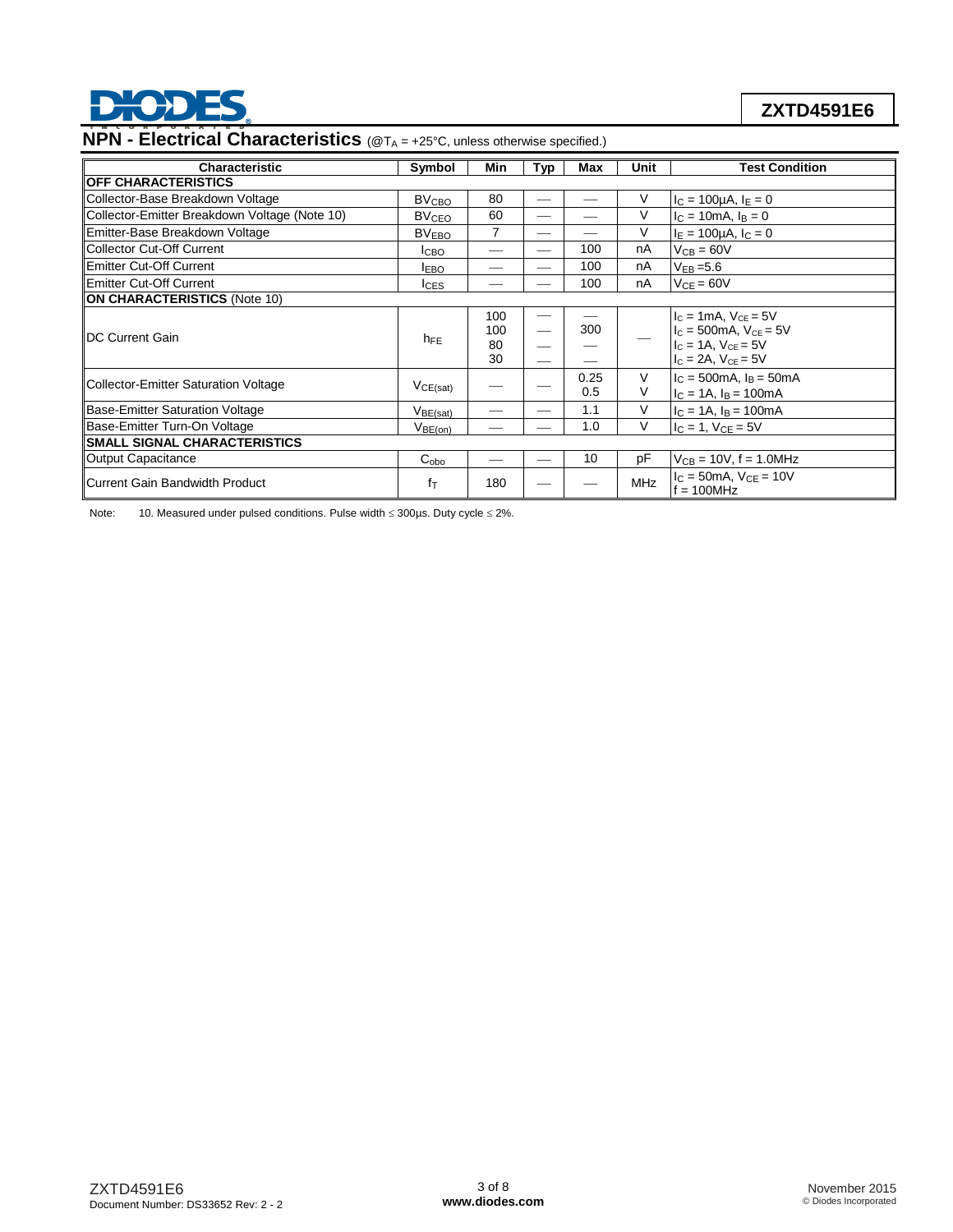

### **ZXTD4591E6**



#### **NPN - Typical Electrical Characteristics** (@TA = +25°C, unless otherwise specified.)

ZXTD4591E6 Document Number: DS33652 Rev: 2 - 2

4 of 8 **[www.diodes.com](http://www.diodes.com)**

November 2015 © Diodes Incorporated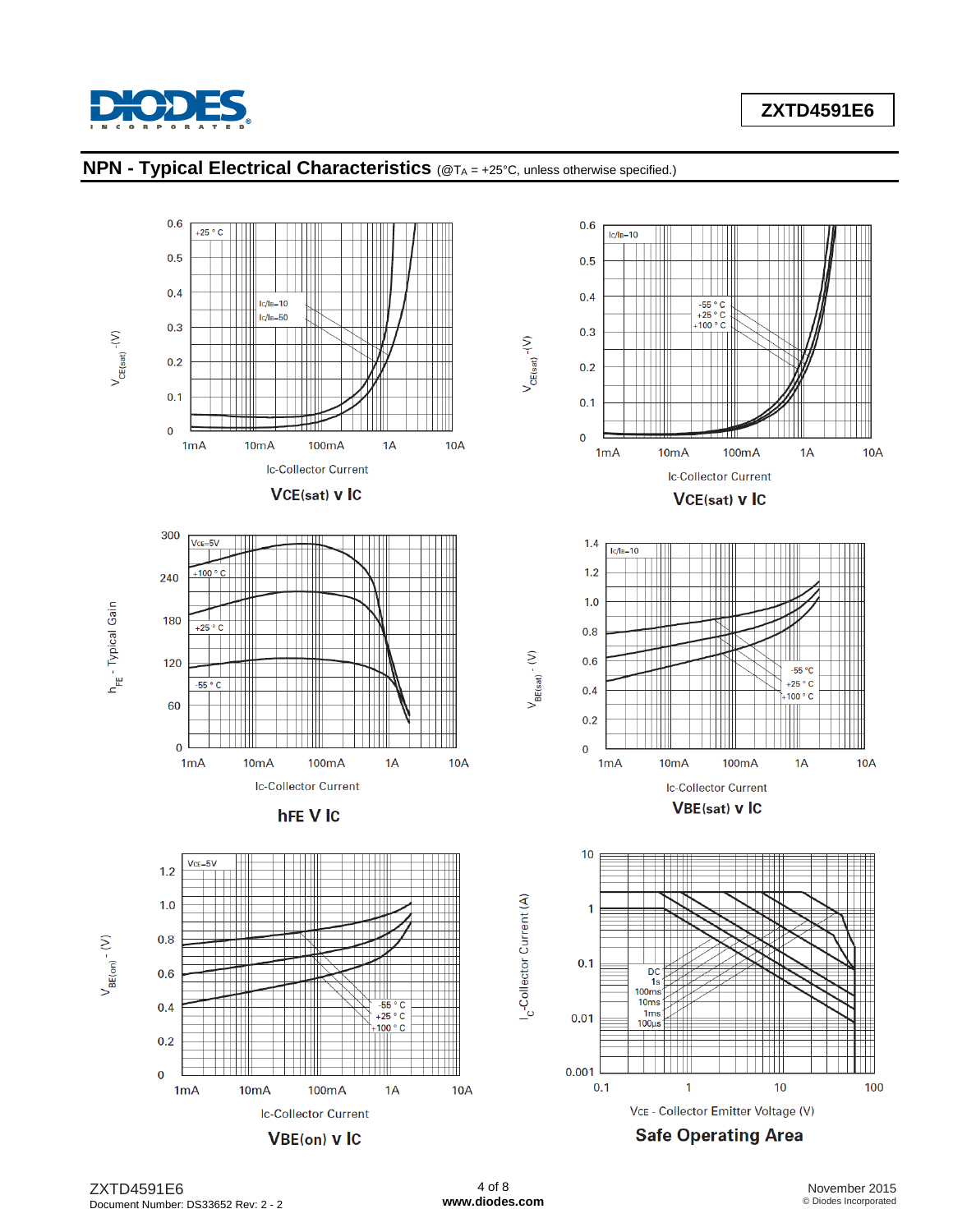

| Characteristic                                | Symbol                  | Min                    | Typ                           | Max              | Unit       | <b>Test Condition</b>                                                                                                    |
|-----------------------------------------------|-------------------------|------------------------|-------------------------------|------------------|------------|--------------------------------------------------------------------------------------------------------------------------|
| <b>OFF CHARACTERISTICS</b>                    |                         |                        |                               |                  |            |                                                                                                                          |
| Collector-Base Breakdown Voltage              | <b>BV<sub>CBO</sub></b> | $-80$                  | —                             |                  | V          | $I_C = -100 \mu A$ , $I_E = 0$                                                                                           |
| Collector-Emitter Breakdown Voltage (Note 10) | <b>BV<sub>CEO</sub></b> | $-60$                  | $\overline{\phantom{0}}$      |                  | V          | $I_C = -10mA$ , $I_B = 0$                                                                                                |
| Emitter-Base Breakdown Voltage                | <b>BVEBO</b>            | -7                     |                               |                  | V          | $I_E = -100 \mu A$ , $I_C = 0$                                                                                           |
| Collector Cut-Off Current                     | <b>I</b> CBO            |                        |                               | $-100$           | nA         | $V_{CB} = -60V$                                                                                                          |
| Emitter Cut-Off Current                       | <b>IEBO</b>             |                        | $\sim$                        | $-100$           | nA         | $V_{EB} = -5.6V$                                                                                                         |
| Emitter Cut-Off Current                       | <b>I</b> CES            |                        |                               | $-100$           | nA         | $V_{CE} = -60V$                                                                                                          |
| <b>ON CHARACTERISTICS (Note 10)</b>           |                         |                        |                               |                  |            |                                                                                                                          |
| <b>IDC Current Gain</b>                       | $h_{FE}$                | 100<br>100<br>80<br>15 | —<br>$\overline{\phantom{0}}$ | 300              |            | $I_c = -1mA$ , $V_{CF} = -5V$<br>$I_c = -500$ mA, $V_{ce} = -5V$<br>$IC = -1A$ , $VCE = -5V$<br>$IC = -2A$ , $VCE = -5V$ |
| Collector-Emitter Saturation Voltage          | VCE(sat)                |                        |                               | $-0.3$<br>$-0.6$ | V<br>V     | $IC = -500mA$ , $IB = -50mA$<br>$I_C = -1A$ , $I_B = -100mA$                                                             |
| Base-Emitter Saturation Voltage               | V <sub>BE(sat)</sub>    |                        |                               | $-1.2$           | V          | $IC = -1A$ , $IB = -100mA$                                                                                               |
| Base-Emitter Turn-On Voltage                  | V <sub>BE(on)</sub>     |                        |                               | $-1.0$           | V          | $IC = -1A$ , $VCE = -5V$                                                                                                 |
| <b>SMALL SIGNAL CHARACTERISTICS</b>           |                         |                        |                               |                  |            |                                                                                                                          |
| Output Capacitance                            | $C_{\rm obo}$           |                        | $\overline{\phantom{0}}$      | 10               | pF         | $V_{CB} = -10V$ , f = 1.0MHz                                                                                             |
| Current Gain Bandwidth Product                | fτ                      | 150                    |                               |                  | <b>MHz</b> | $IC = -50mA$ , $VCF = -10V$<br>$f = 100 MHz$                                                                             |

# **PNP - Electrical Characteristics** (@TA = +25°C, unless otherwise specified.)

Note: 10. Measured under pulsed conditions. Pulse width  $\leq$  300µs. Duty cycle  $\leq$  2%.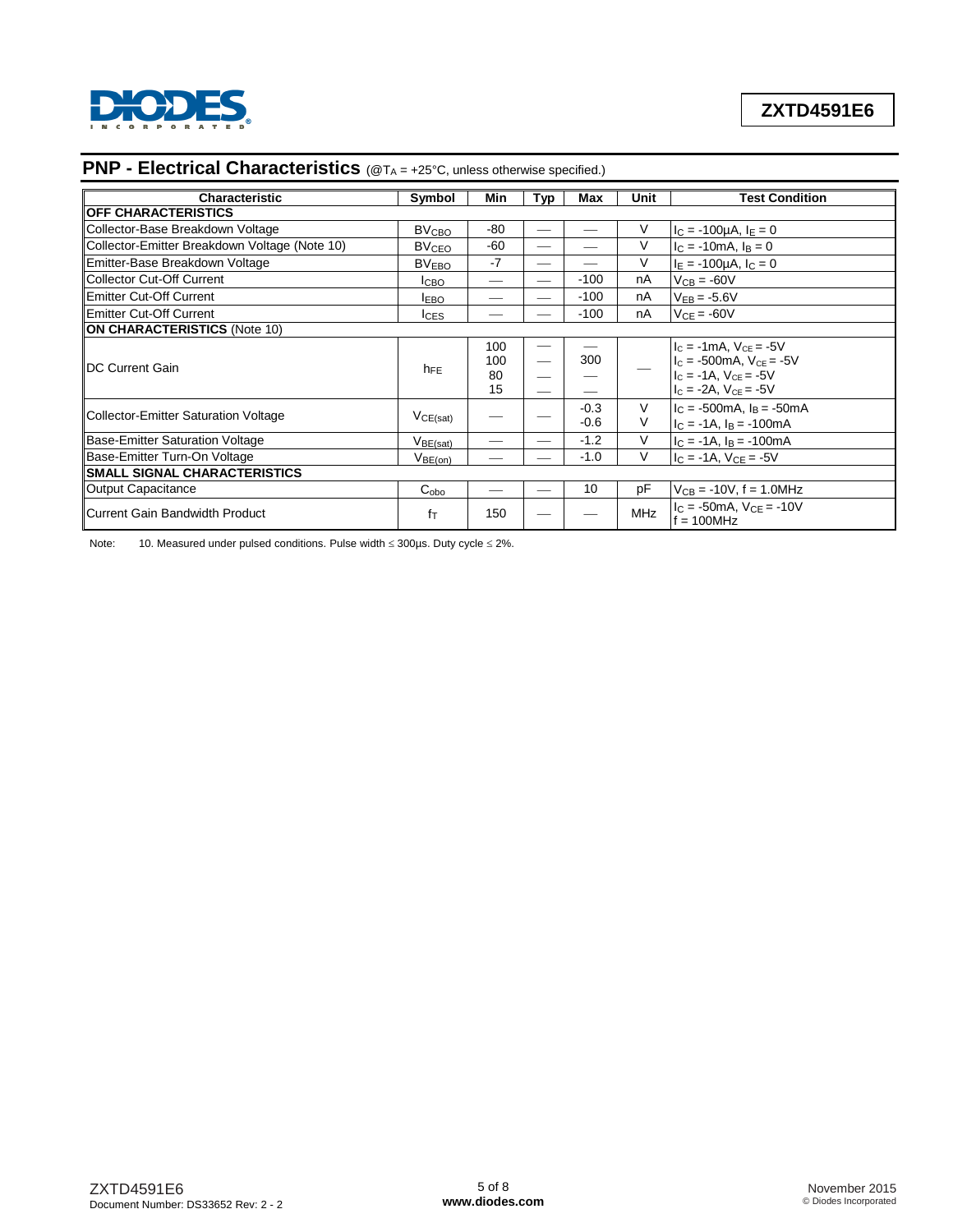



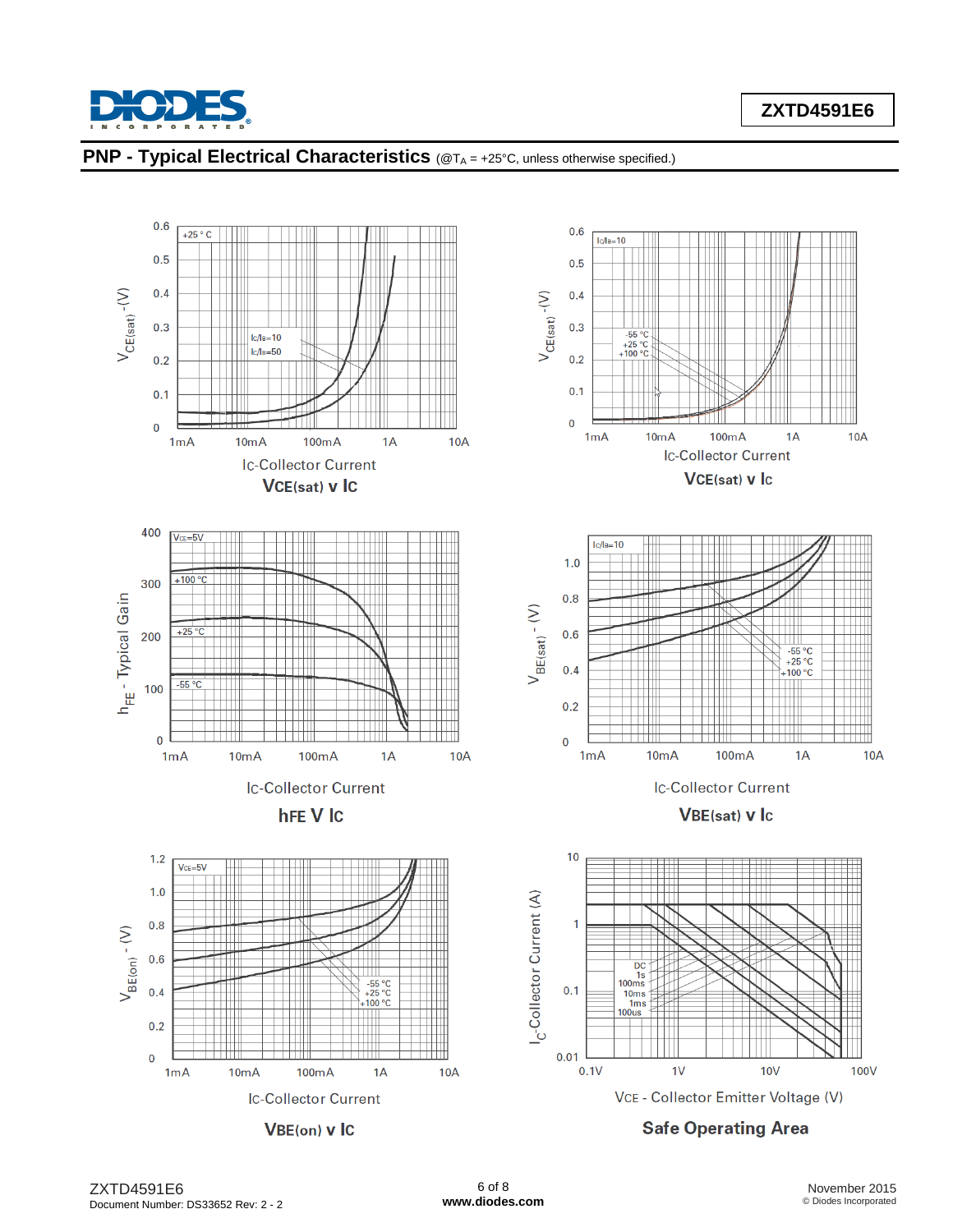

### **Package Outline Dimensions**

Please see AP02002 at [http://www.diodes.com/datasheets/ap02002.pdf fo](http://www.diodes.com/datasheets/ap02002.pdf)r the latest version.



### **Suggested Pad Layout**

Please see AP02001 at [http://www.diodes.com/datasheets/ap02001.pdf fo](http://www.diodes.com/datasheets/ap02001.pdf)r the latest version.



| <b>Dimensions</b> | Value (in mm) |
|-------------------|---------------|
| r.                | 2.40          |
| C1                | 0.95          |
| G                 | 1.60          |
| x                 | 0.55          |
|                   | 0.80          |
|                   | 3.20          |